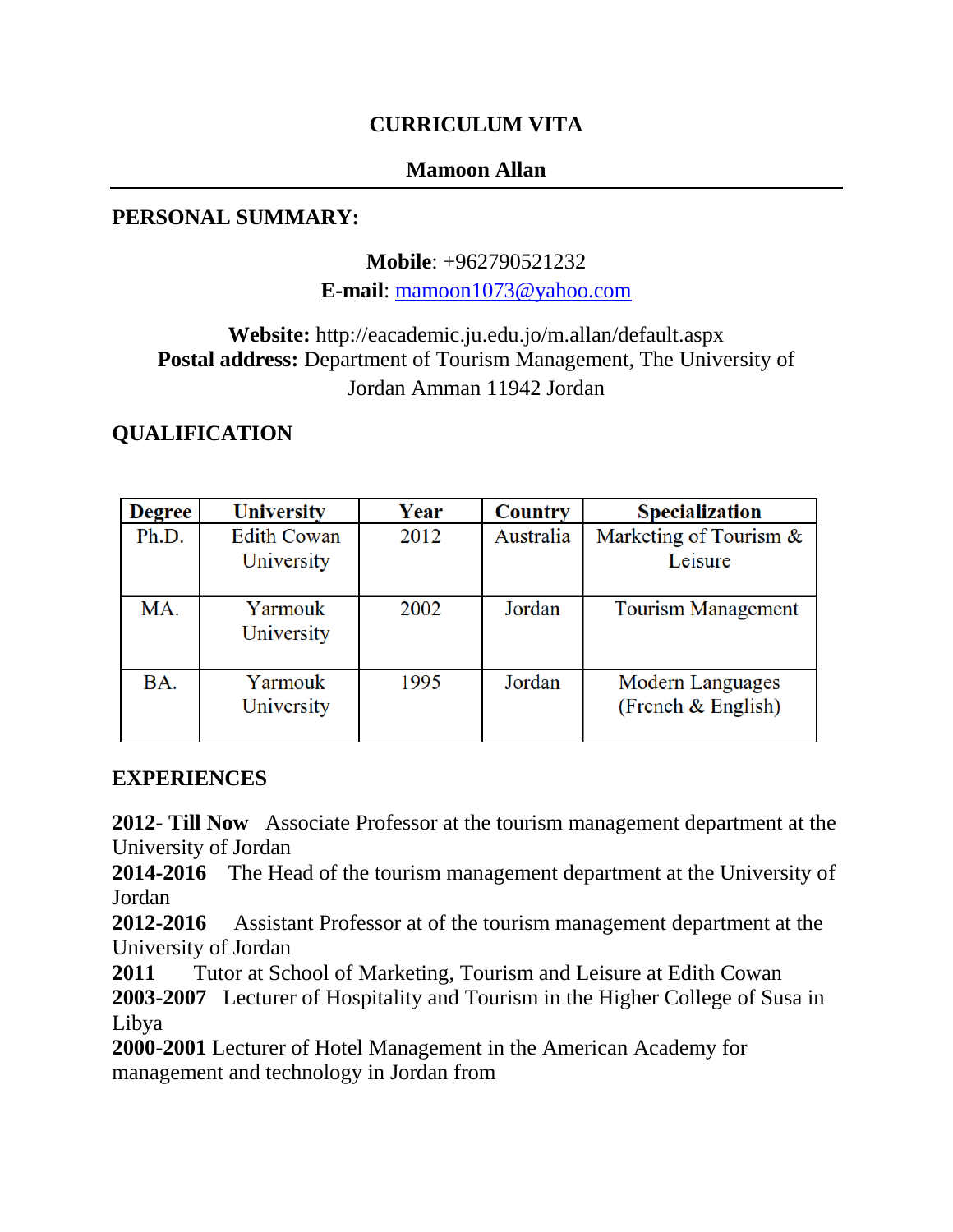### **RESEARCH EXPERIENCES**

Member of the Editorial Boards of 'Sustinable Geoscience and Geotourism' Journal

Member of the Editorial Boards of the "Arabian Journal for Science Education"

Articles Editor for SAGE Open Journal

Reviewer for International Journal of Culture, Tourism, and Hospitality Research

Reviwer for Technolgical Forcasting and Social Change Journal

Reviewer for International Journal of Social Science Research Reviewer for Illuminare Journal 'A Student Journal in Recreation, Parks, and Tourism Studies'

Reviewer for European Journal of Tourism Research Reviewer for Wyno Academic Journal of Management and Business Reviewer for DIRASAT: Human and Social Sciences Journal Reviewer for Herald Journal of Environmental and Health Science

Studies Member of the Faculty Board (Faculty of Archaeology and Tourism, University of Jordan)

Field study for Food and Beverage management in the Hotels of Benghazi City, Libya

Supervising of graduate studies related to Food and Beverage filed in the Higher College of Susa in Libya

Field study for motivation of tourists engaging in a geotourism experience in Crystal Cave at Yanchep National Park and The Pinnacles at Nambung National Park in Western Australia (WA)

Supervising of visitors survey in Yanchep National Park for the students of Bachelor (Tourism and Hospitality marketing) at Edith Cowan University / Australia

Member of the Scientific Research Commission of Faculty of Archaeology and Tourism at University of Jordan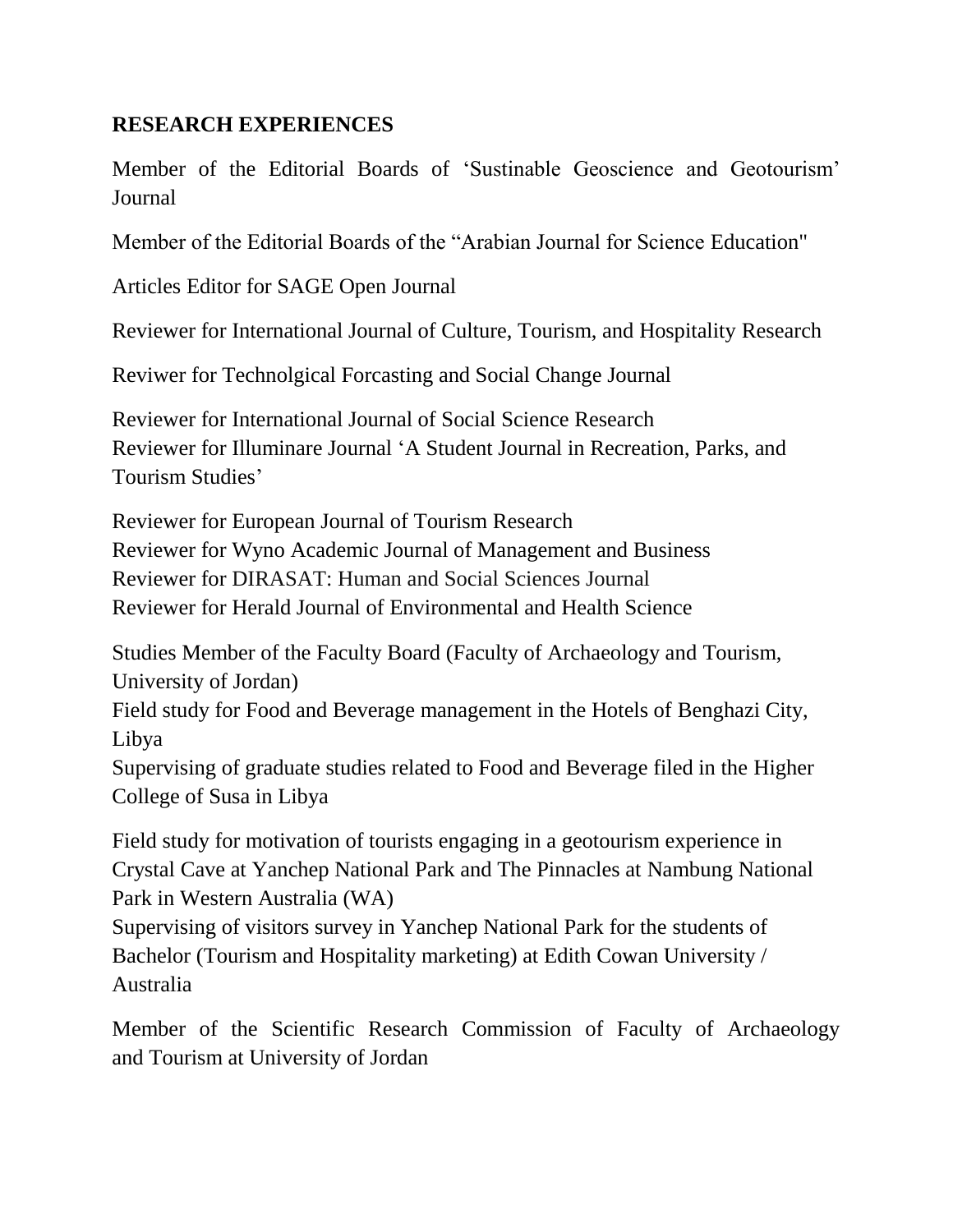### **PUBLICATIONS AND OTHER ACADEMIC WORKS**

#### - **Research Papers**

- Allan, M. (2019). The Relationship between Work Motivations, Job Autonomy, Emotional Burnout and Job Satisfaction among Women Working in Tourism in Jordan. *Journal of Environmental Management and Tourism*, 2(34), 328 - 339. DOI:10.14505/jemt.v10.2(34).06.
- Allan, M. & Alkushman, S. (2019). Exploring the impacts of the Arab Spring on tourism in Jordan: Perspectives of the public and private sector. *E-Review of Tourism Research*. 16(4). 332-351.
- Suhud, U., Allan, M., Wibowo, S.F., Sabrina, E., & Willson,G. (2019). Measuring customer satisfaction of a café and coffee shop colony at a traditional market*. Journal of Foodservice Business Research*. doi: 10.1080/15378020.2019.1686897
- Suhud, U. & Allan, M. (2019). Exploring the Impact of Travel Motivation and Constraint on Stagof Readiness in the Context of Volcano Tourism. *Geoheritage*. 1-8. [https://doi.org/10.1007/s12371-018-00340-3.](https://doi.org/10.1007/s12371-018-00340-3)
- Allan, M. (2018). Assessing the Perceptions of Local Residents on the Positive and Negative Impacts of FIFA U-17 Women's World Cup in Jordan 2016. *Journal of Environmental Management and Tourism*, 2(26): 255-266. DOI:10.14505/jemt.v9. 2(26).05.
- Shavanddasht, M. & Allan, M. (2018). First-time versus repeat tourists: level of satisfaction, emotional involvement, and loyalty at hot spring. *Anatolia: An International Journal of Tourism and Hospitality Research.*1(14). 1303- 2917.
- Allan, M. (2017). Toward Enhancing the Quality Assurance in the Tourism Education : A Case Study from Jordan. *The Arab Journal for Quality in Education.* 4(1)
- Almobaideen, W., Krayshan, R.. Allan, M., Saadeh, M. (2017). Internet of things: Geographical routing based on healthcare centers vicinity for mobile smart tourism destination. *Technological Forecasting and Social Change*. 123, 342–350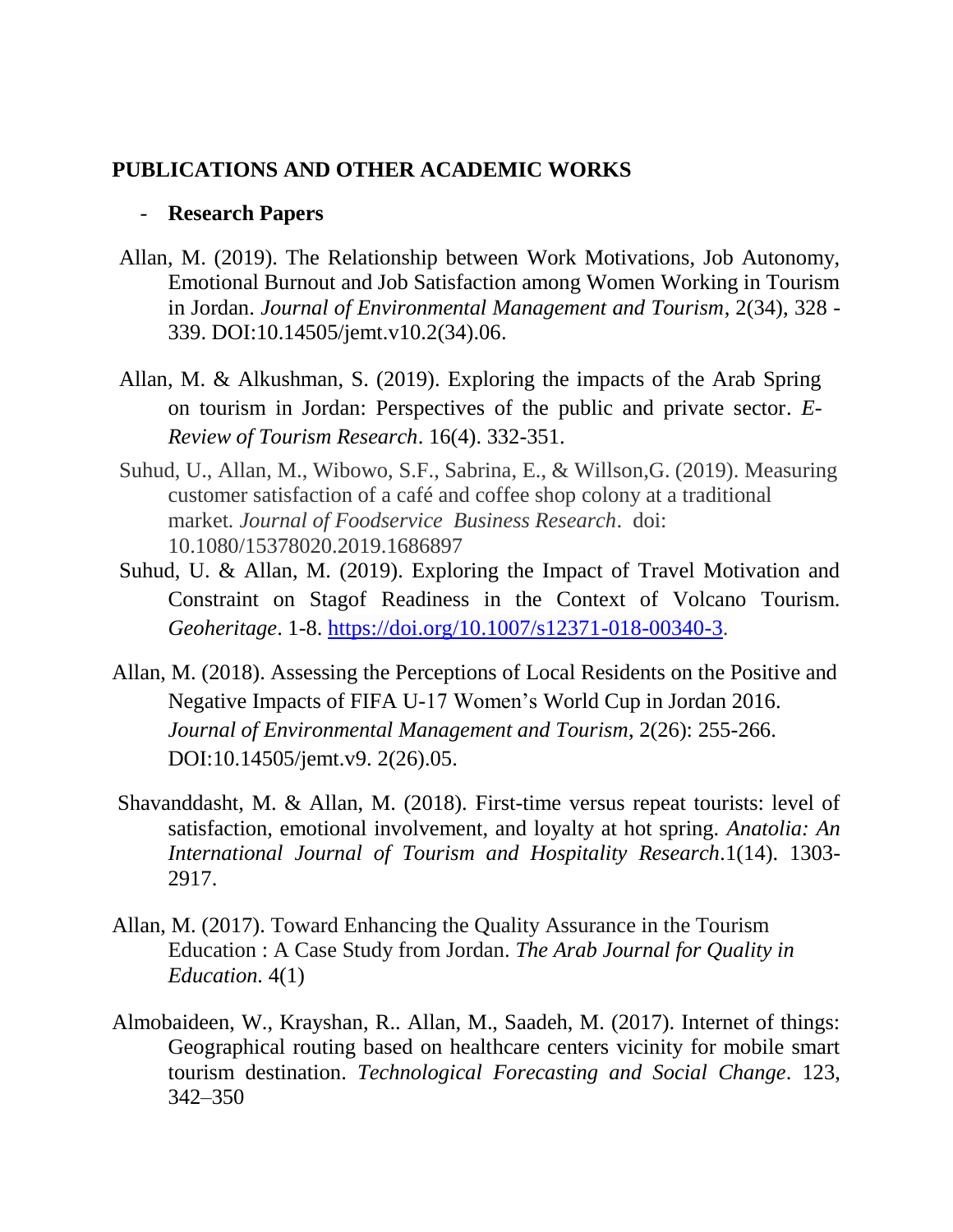- Allan, M. & Shavanddasht, M. (2017). Rural geotourists segmentation by motivation in weekends and weekdays. *Tourism and Hospitality Research*. 111. doi: 10.1177/1467358417694513
- Alzboun, N., Khawaldah, H., Allan, M., & Backman, K. (2017). Exploring the Financial Leakages in the Classified Hotels in Jordan: A Managerial Perspective, *International Journal of Hospitality & Tourism Administration*, 18(4), 429- 442, DOI: [10.1080/15256480.2017.1289139](https://doi.org/10.1080/15256480.2017.1289139)
- Allan, M. (2016). Exploring the relationship between local food consumption and intentional loyalty. *Revista De Turism - Studii Si Cercetari In Turism, 0* (21), 33-38.
- Allan, M. (2016). [Place Attachment and Tourist Experience in the Context of](https://www.researchgate.net/publication/312950279_Place_Attachment_and_Tourist_Experience_in_the_Context_of_Desert_Tourism_-_the_Case_of_Wadi_Rum?ev=prf_pub)  Desert Tourism – [the Case of Wadi Rum.](https://www.researchgate.net/publication/312950279_Place_Attachment_and_Tourist_Experience_in_the_Context_of_Desert_Tourism_-_the_Case_of_Wadi_Rum?ev=prf_pub) *Czech Journal of Tourism*. 5(1):35-52
- Allan, M. & Al-Tal, Y.(2016). Museums and tourism: visitors motivations and emotional involvement. *Mediterranean Archaeology and Archaeometry*. 16 (3)
- Allan, M. (2016). Exploring the potential for geotourism development in the United Arab Emirates*. Anatolia: An International Journal of Tourism and Hospitality Research*. doi: 10.1080/13032917.2016.1191772
- Almobaideen, W., Allan, M. & Saadeh, M. (2016). Smart Archaeological Tourism: Contention, Convenience and Accessibility in the Context of Cloud-Centric IOT. *Mediterranean Archaeology and Archaeometry*. 16 (1), PP. 227-236
- Allan, M. (2015). Accessible tourism in Jordan: travel constrains and motivations. *European Journal of Tourism Research* 10, pp. 109 119
- Allan, M. & Dowling, R., & Sanders D. (2015). The motivations for visiting geosites: the case of Crystal Cave, Western Australia. GeoJournal of Tourism and Geosites. 16(2) 141-152
- Allan, M. (2014). Why do Jordanian tourists travel abroad? Push and pull theory perspective. *Dirasat Journal: Human and Social Sciences*. 41(1) PP 662-670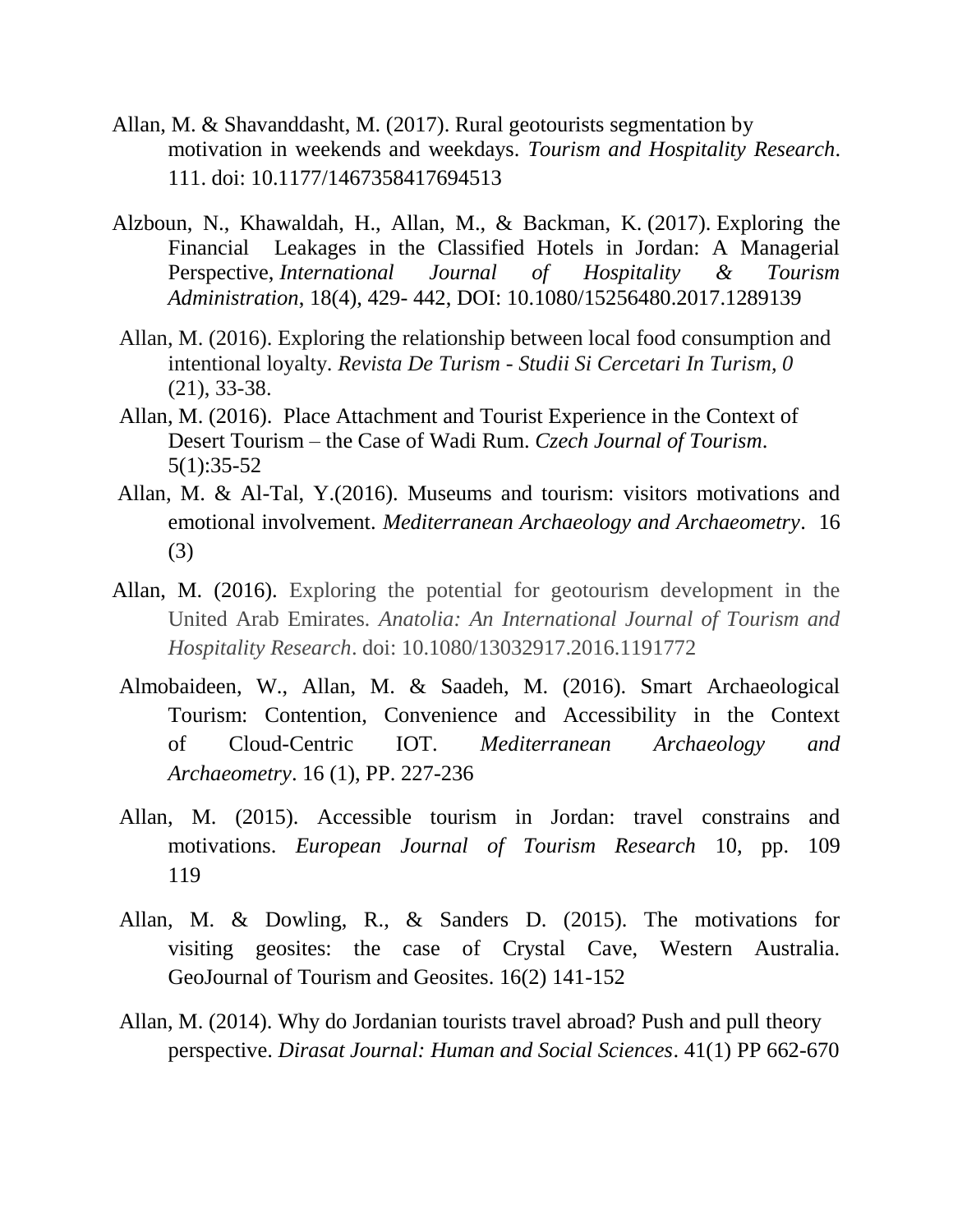- Allan, M. (2014). Geotourism: Why do children visit geological tourism sites? *Dirasat Journal: Human and Social Sciences*. 41(1), pp. 653- 661
- Allan, M. (2013). Motivation of Jordanian female outbound tourists. *Australian Journal of Basic and Applied Sciences. 7(11) 71-76*
- Allan*, M. (*2013*).* Towards the development of Geo-tourism in Jordan: Reality and Prospects*. Mu'tah Journal for Research & Studies (MJRS*)
- Allan, M. (2013). Disability Tourism: Why do disabled people engaging in tourism activities? *European Journal of Social Sciences*. 39(3), pp. 480-486

#### **Books**

- Allan, M. (2006).Tourism Industry in Libya. National Library of Libya, Benghazi. ISBN1- 0-9566-9959
- Allan, M. (2012). Geotourism: Toward a Better Understanding of Motivations for a Geotourism Experience: A Self-Determination Theory Perspective. Saarbrucken, Germany: LAP Lambert Academic Publishing.
- Allan, M. (2014). Geotourism in Jordan. The University of Jordan Deanship of Academic Research, Amman

#### **Chapters in Books**

- Allan, M. (2019). Accessible Geotourism: Constraints and Implications.In Sadry, B. (ed.): The Geotourism Industry in the 21st Century The Origin, Principles, and Futuristic Approach. Apple Academic Press.
- Dowling, R & Allan, M. (2018). Who are geotourists? A case study from Jordan. In: Dowling, R. & Newsome, D. (eds.): Handbook of Geotourism. Edward Elgar Publishing. 76-86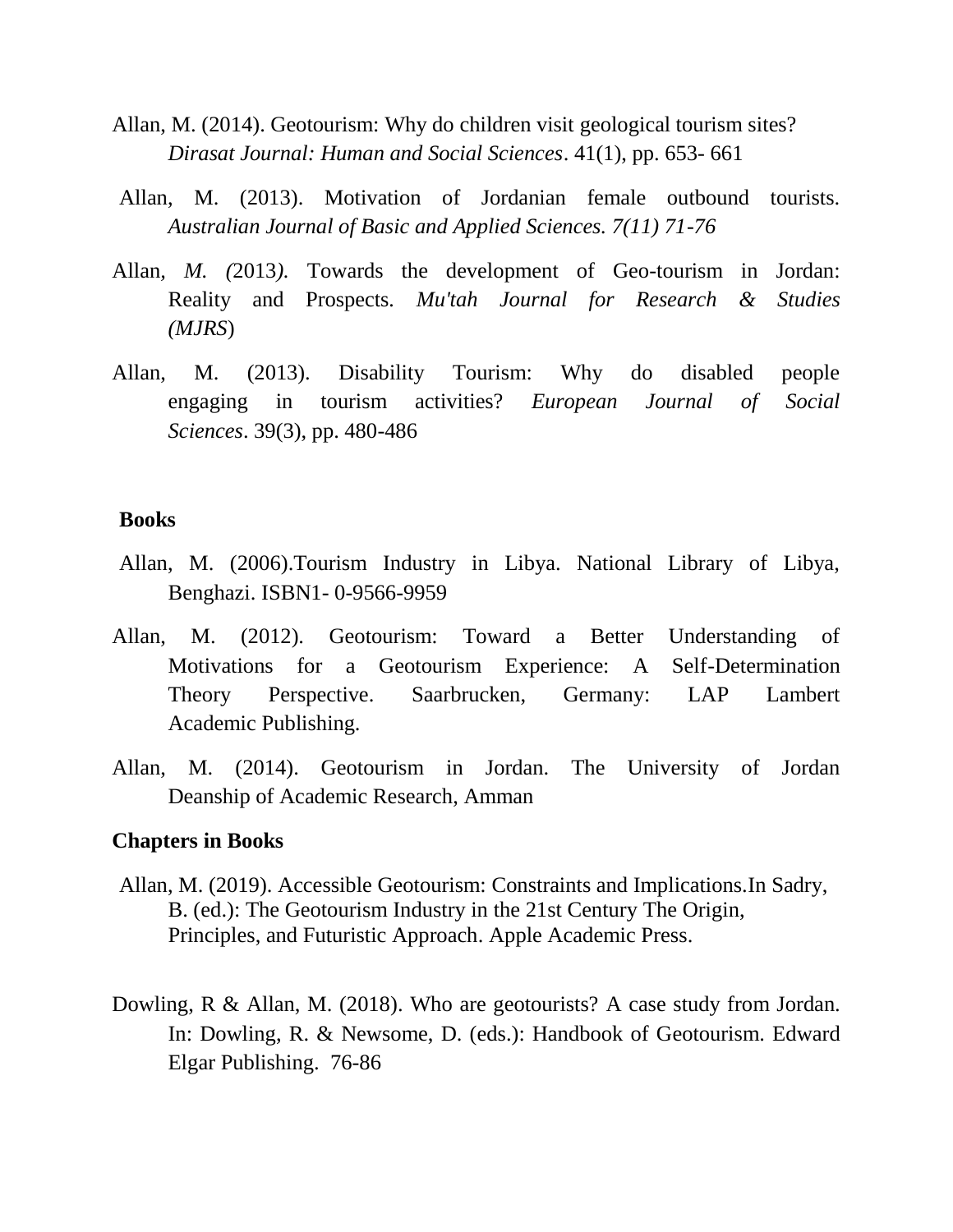- Errami, E., Schneider, G., Ennih, N., Randrianaly, H.N., Bendaoud, A., Noubhani, A., Norman, N., Allan, M., Vasconcelos, L., Costa, L., Al-Wosabi, M., Al-Subbary, A., Mabvuto-Ngwira, P., Okunlola, G., Halliru, S.L., Andrianaivo, L., Siby, S., Ketchem, B., Gauly, M., Hassine, M., Azki, F., Juliette, T., Lattrache, K., Omulo, M. and Bobrowsky, P. (2015) Geoheritage and Geoparks in Africa and the Middle-East: Challenges and Perspectives. In: Errami, E., Brocx, M. and Semeniuk, V., Eds., From Geoheritage to Geopark: Case Studies from Anfrica and Beyond, Springer, Dordrecht, 3-23
- Allan, M (2015). Geotourism: an opportunity to enhance geoethics and geoheritage appreciation. In: Peppoloni, S. & Di Capua, G. (eds) Geoethics: The Responsibility of Geoscientists. Geological Society, London, Special Publications

#### **Conferences Proceeding**

- Allan, M., Dowling, R., & Sanders, D. (2011). Toward A Better Understanding of Motivations for a Geotourism Experience: A Self Determination Theory Perspective. CAUTHE 2011 National Conference: Tourism: Creating a Brilliant Blend (pp. 885-890). Adelaide: CAUTHE.
- Allan, M. (2013). Geotourism: The potential of Geotourism Development in The United Arab Emirates. Presented at The Second International Conference on Emerging Research Paradigms in Business and Social Sciences Tuesday 26th – Thursday 28th November 2013The Address, Dubai Mall, Dubai UAE

#### **Conferences Presentations**

- Allan, M. (2011). Geotourists in the Wadi Rum WHA, Jordan. Presented at International Workshop on Geotourism and Geoparks. FACET, ECU, AGN. Perth, Western Australia.
- Allan, M., Dowling, R.K. & Sanders, D. (2011) Exploring the lMotivations of Tourists Undertaking a Geotourism Experience in the Middle East. Presented at the Third Global Geotourism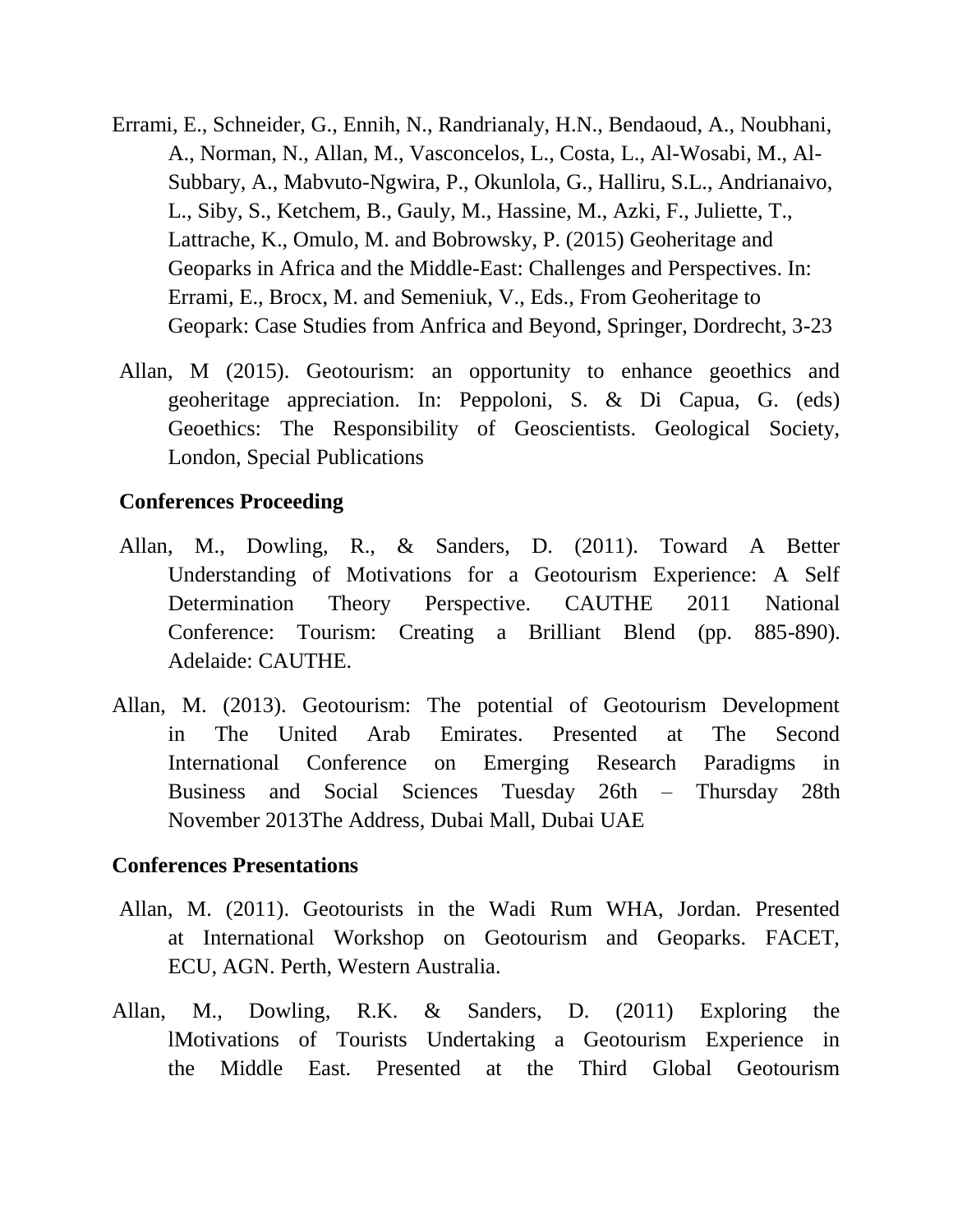Conference, Seeing Destinations Differently", Muscat, Sultanate of Oman, 30 October -1November.

- Allan. M, & Almobaideen, W. (2014). Social Media in the Marketing and Promotion of Tourism. Tourism Research in Jordan: Narrowing The Gap between Theoretical and Real World of Tourism. Amman
- Allan, M. (2015). Accessible Tourism" is a real fact: A perception from MENA Region. 1st-Turkish-Euro-MENA–ENAT Tourism 4 All Forum-Expo. Izmir, Turkey.
- Allan, M. (2016). Managing Geoheritage In Jordan: Implications, Challenges and Prospects. Expert Group Meeting on Geo Heritage Management towards Economic Sustainable Development in the Arab region. UNESCO. Cairo. Egypt.
- Allan, M. (2017). Ecotourism: A way To Environment Protection & Appreciation in Jordan. The Fourth Arab Forum for Renewable Energy and Energy Efficiency. The Dead Sea, Jordan.

### **PART OF THESIS SUPERVISIONS**

- The role of innovation and creativity in developing tourism sector in Jordan– Faculty of Arts - The University of Jordan (Doctoral theis)

- How do Jordanian tourism authorities react to the repercussions of the Arab Spring phenomenon? - Faculty of International studies – The University of Jordan (Master Thesis)

- Exploring travel risks and intention to visit for international tourists traveling to Jordan - Faculty of International studies – The University of Jordan (Master Thesis)

- The Rock Drawings in southern Jordan (Hisma) and the potential of developing and promoting it for tourism /The University of Jordan (Master Thesis)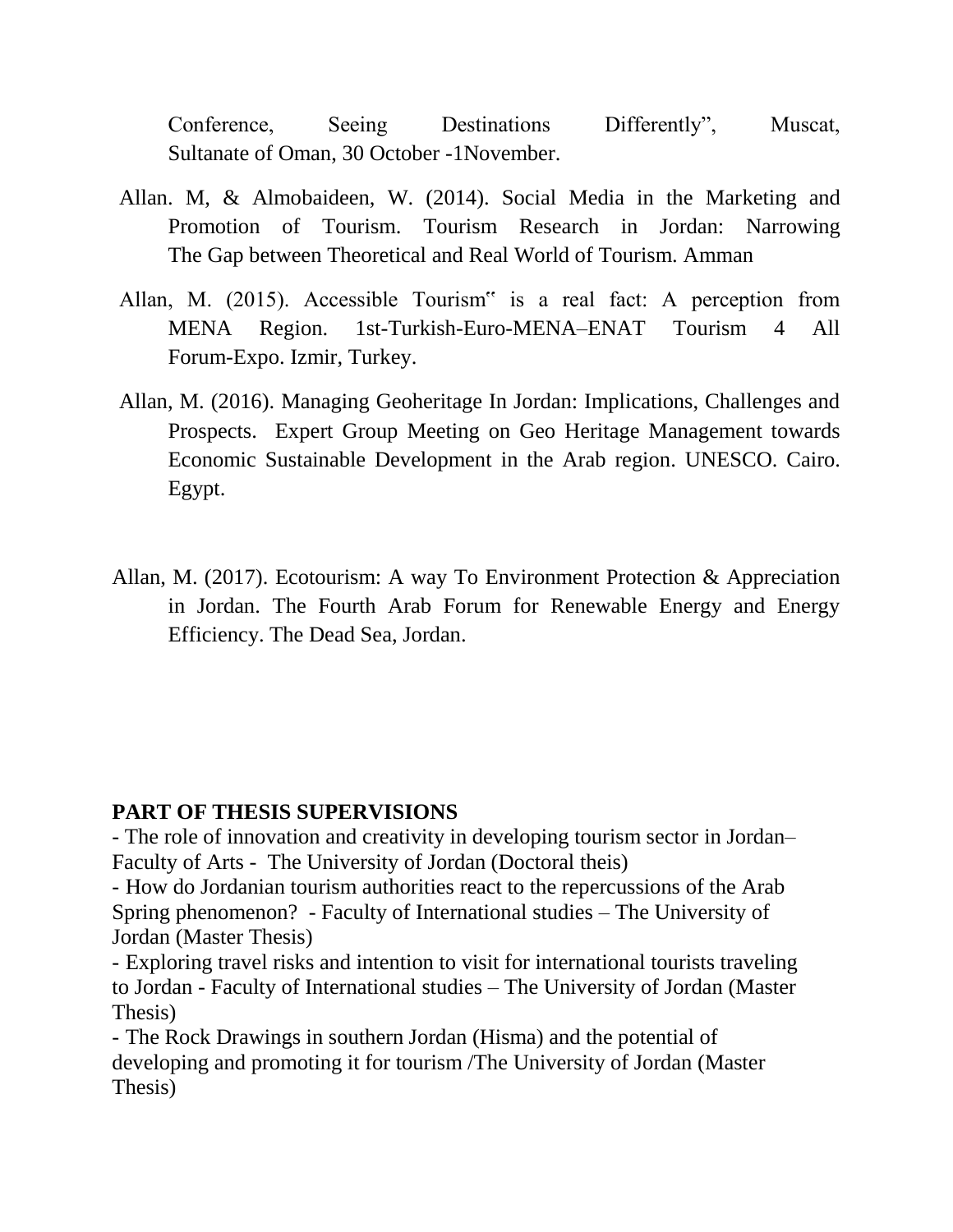- Toward enhancing the sustainable behavior for tourism managers in public sectors in Jordan /The University of Jordan (Master Thesis)

### **PROJECTS**

| <b>Projects</b>           | <b>Responsible</b><br><b>Authority</b> | <b>Years</b> |
|---------------------------|----------------------------------------|--------------|
| MEd-Geo: Marine           | European Union                         | 2017-2020    |
| Eco-destination and       |                                        |              |
| Geosites                  |                                        |              |
| Studying the barriers     | The University of                      | 2016         |
| for Women working         | Jordan                                 |              |
| in Tourism industry       |                                        |              |
| in Jordan                 |                                        |              |
| Toward developing         | The University of                      | 2015         |
| 'Desert Tourism' in       | Jordan                                 |              |
| Jordan                    |                                        |              |
| Wadi Al-Mujib             | <b>UNESCO</b>                          | 2014         |
| <b>UNESCO Geopark</b>     |                                        |              |
| <b>Accessible Tourism</b> | The University of                      | 2013         |
| in Jordan                 | Jordan                                 |              |

## **SELECTED COURSES AND WORKSHOPS**

- NVIVO 8 at Edith Cowan University/ Australia
- Course of English Academic Writing at Edith Cowan University/ Australia
- Course of SPSS 17 at Edith Cowan University/ Australia
- Course of Statistical Analysis at Edith Cowan University/ Australia
- Course of End-Note X4 at Edith Cowan University/ Australia
- Course of Galileo at Al-fadi Airline Industry &Tourism Training Centre.